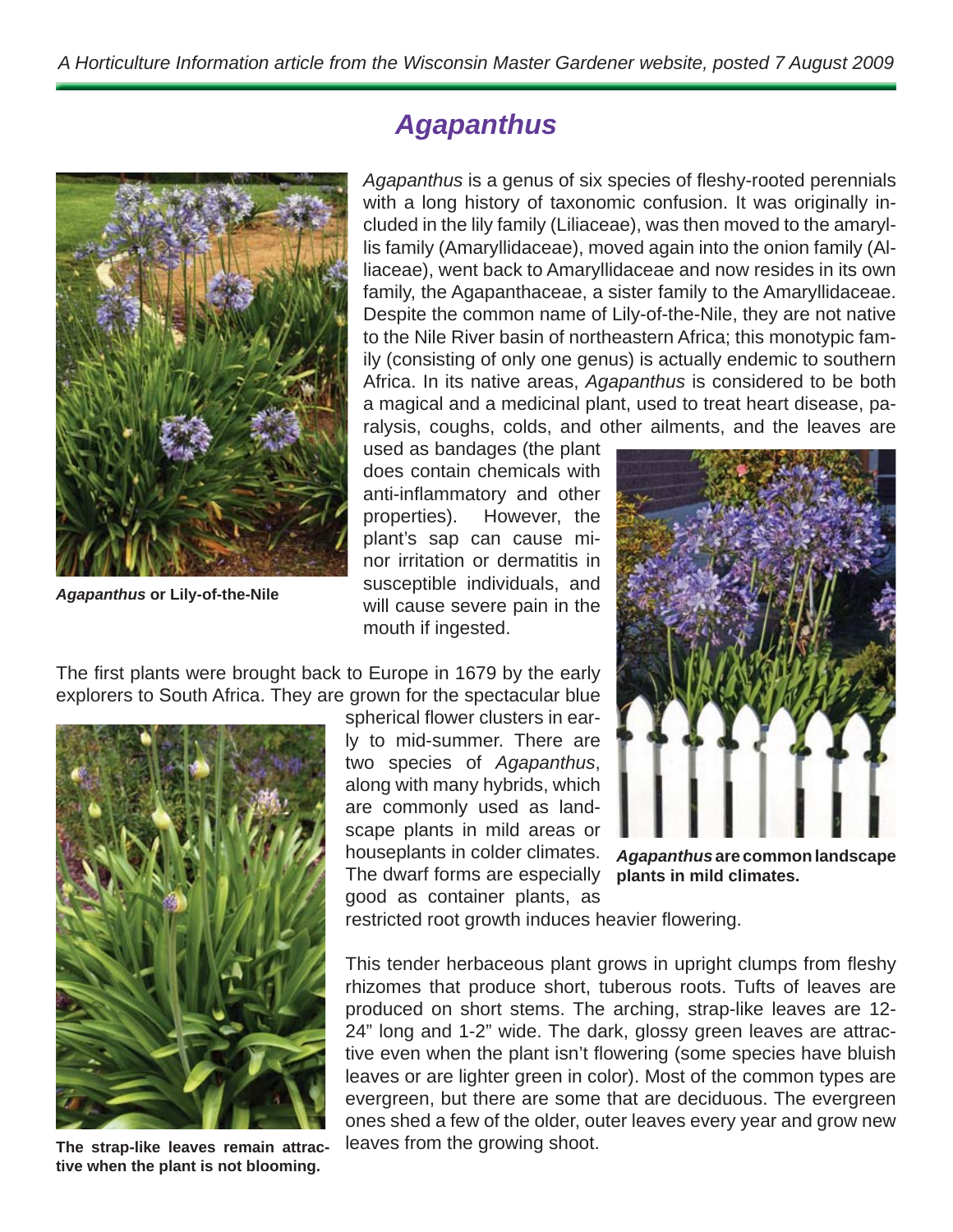Flowers clusters are borne on sturdy, erect stems held well above the foliage. Each single terminal inflorescence consists of numerous tubular to bell-shaped flowers, each with 6 parts. There are 20 to 100 flowers in each rounded umbel, depending on variety and species. The individual flowers look like a miniature lily flower, often with darker stripes down the middle of each tepal (3 petals and 3 sepals that all look the same). Flower color ranges from deep violet-blue to pale shades of blue, as well as pure white. They bloom primarily in summer, although in frost-free climates they will bloom over a longer season. The flowers also make good cut flowers, and the dried seed heads can be used in arrangements.



*Agapanthus* **fl owers.**



**The terminal infl orescence opens to reveal the individual fl owers. Seeds may follow the fl owers if pollinated.**

*Agapanthus* makes quite a show in a large container on the patio, and can add an exotic touch to any planting scheme. The blue flowers of *Agapanthus* combine well with lemon-yellow flowers, such as daylilies, marigolds or lantana. For a flashier combination, pair them with potted cannas with bright yellow and/or orange flowers. For a more subtle and elegant effect, combine them with silver- or blue-leaved foliage plants, such as dusty miller or honeywort (*Cerinthe major*). For a tropical look, place them with other containers of palms, banana plants and hibiscus.



*Agapanthus* **can be grown as a houseplant in cold climates.**

Grow *Agapanthus* as a houseplant in bright light and average temperatures. Keep well watered when growing, but allow it to dry out in winter. This plant blooms best when grown in full sun and potbound, so don't divide or replant until the plant is pushing out of its pot. Pot-



*Agapanthus* **is a nice container plant.**

ted plants can be moved to a sheltered spot outdoors after all danger of frost is past in spring, but be careful to acclimate it gradually to full sun to prevent sunburn. Bring inside at the end of the growing season, before frost.

Evergreen types should be grown year-round, treating them as houseplants during the winter. The deciduous ones can be stored in a cool, dark place (above freezing). They can be kept in their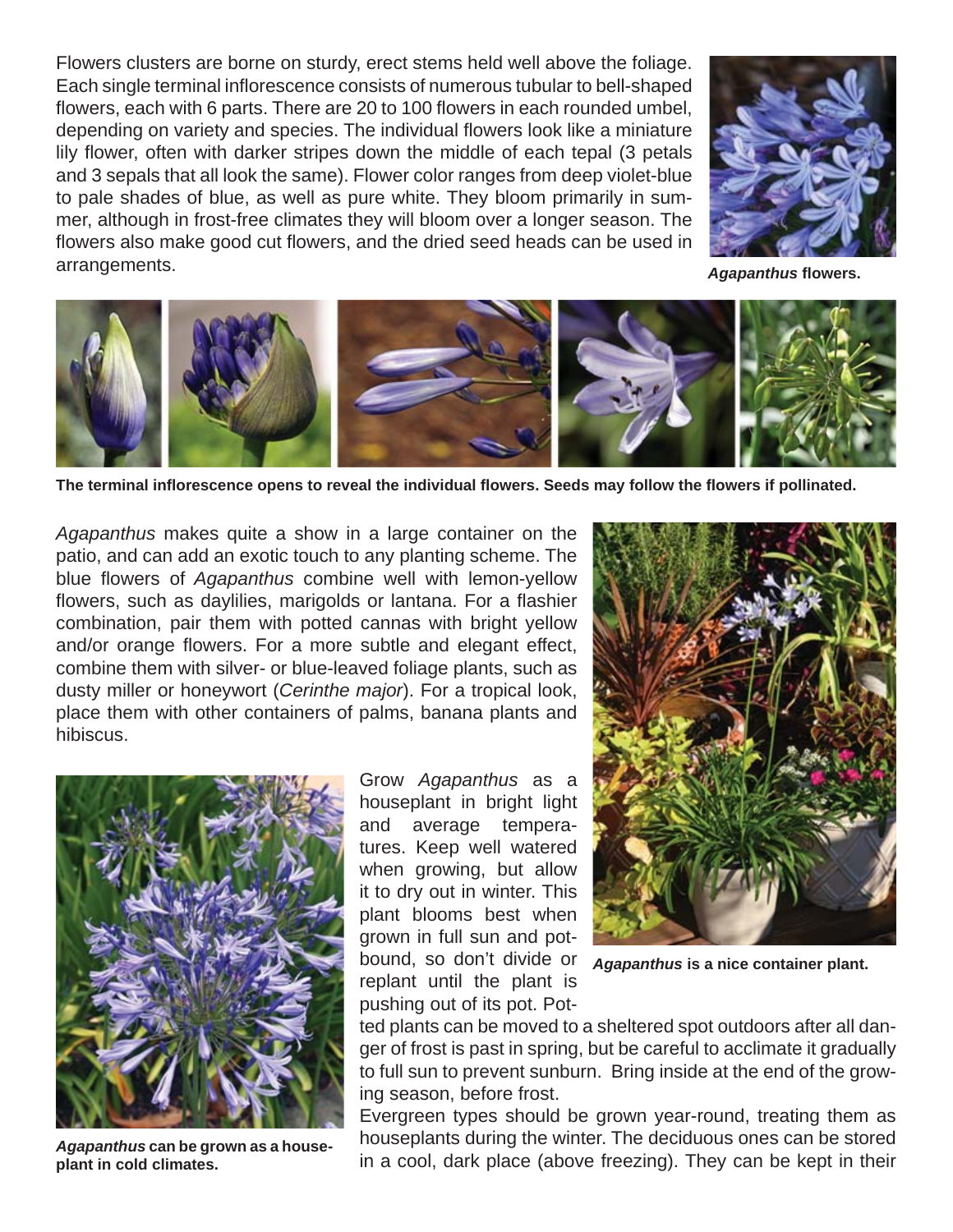containers, just allowing them to remain dry until spring, or the tuberous roots can be dug up, the soil removed, and wrapped in newspaper for storage.

Plant *Agapanthus* just deep enough to cover the roots, spacing them about 8" apart. A single plant will fill a 12" pot, or use more in larger pots. Use well-drained potting mix, as they do not tolerate waterlogged soil. During the growing season, containers can be fertilized lightly; overfertilization will result in lanky growth.

*Agapanthus* can be propagated from seed or division. Seed

should be sown in spring; germination usually takes 1-4 months. It will take 3-5 years to flower from seed. Root bound potted plants can be divided every 4-5 years. Division is best done after flowering, but it can be done any time. Use a very sharp knife to cut the clump into sections, each with roots attached, and pot the sections up. Divisions may not flower until the following year. Commercially selected clones are propagated by tissue culture.

There are two evergreen species (*A. africanus* and *A. praecox*) and four deciduous species (*A. campanulatus, A. caulescens, A. coddii* and *A. inapertus*), but few of these are commonly available as ornamentals (and not all nurseries follow this most recent classification so you may see other species names used). There are numerous hybrid cultivars with a range of characteristics and sizes hardy in zones 7-11. Because *Agapanthus* species hybridize readily with each other, especially when grown in close proximity, many of these garden hybrids are of undocumented parentage (not to mention the confused taxonomy of this group). Some include:

- 'Albus' a white-fl owered selection of *A. africanus*
- $\blacksquare$  'Baby Blue' a dwarf cultivar with bright blue flowers on 12-16" tall stems.
- $\blacksquare$  'Back in Black' a new cultivar with very dark blue flowers on dark stems.
- $\blacksquare$  'Blue Triumphator' one of the most commonly found deciduous types.
- $\blacksquare$  'Bressingham Blue' dark violet blue flowers to 4 feet. Also a white version, 'Bressingham White'
- **Elaine'** upright and vigorous selection of A. africanus, with deep purple-blue flowers on 4 ft. stems.
- $\blacksquare$  'Ellamae' bright violet-blue drooping flowers on stems 3-5 feet tall.
- $\blacksquare$  'Getty White' medium sized with large clusters of white flowers on 2-4 foot stems.
- $\blacksquare$  'Headbourne Hybrids' a deciduous group developed in England in the late 1940's, with plants up to 30" tall and flowers in various shades of blue. Many hardy varieties were then bred from these. Hardy in zones 6-9.
- $\blacksquare$  'Lilliput' dwarf, dark blue flowers on 18" tall stems.
- $M$  Midknight Blue™ ('Monmid') deep, violet-blue flowers on 36" tall stems.
- $\blacksquare$  'Mooreanus' pale blue flowers.
- $\blacksquare$  'Peter Pan' a vigorous dwarf variety (8-12") with large clusters of mid-blue flowers on 1-2 foot stems.
- $\blacksquare$  'Queen Anne' clump to 12" tall with bright blue flowers on 24" tall stems (*A. africanus*).
- $\blacksquare$  'Rancho White' white tubular flowers on stems to 18" tall.
- $\blacksquare$  'Snow Cloud' rounded umbels of small, pure white flowers on 4 ft stems.

**There are both blue and** 



**'Queen Anne'**